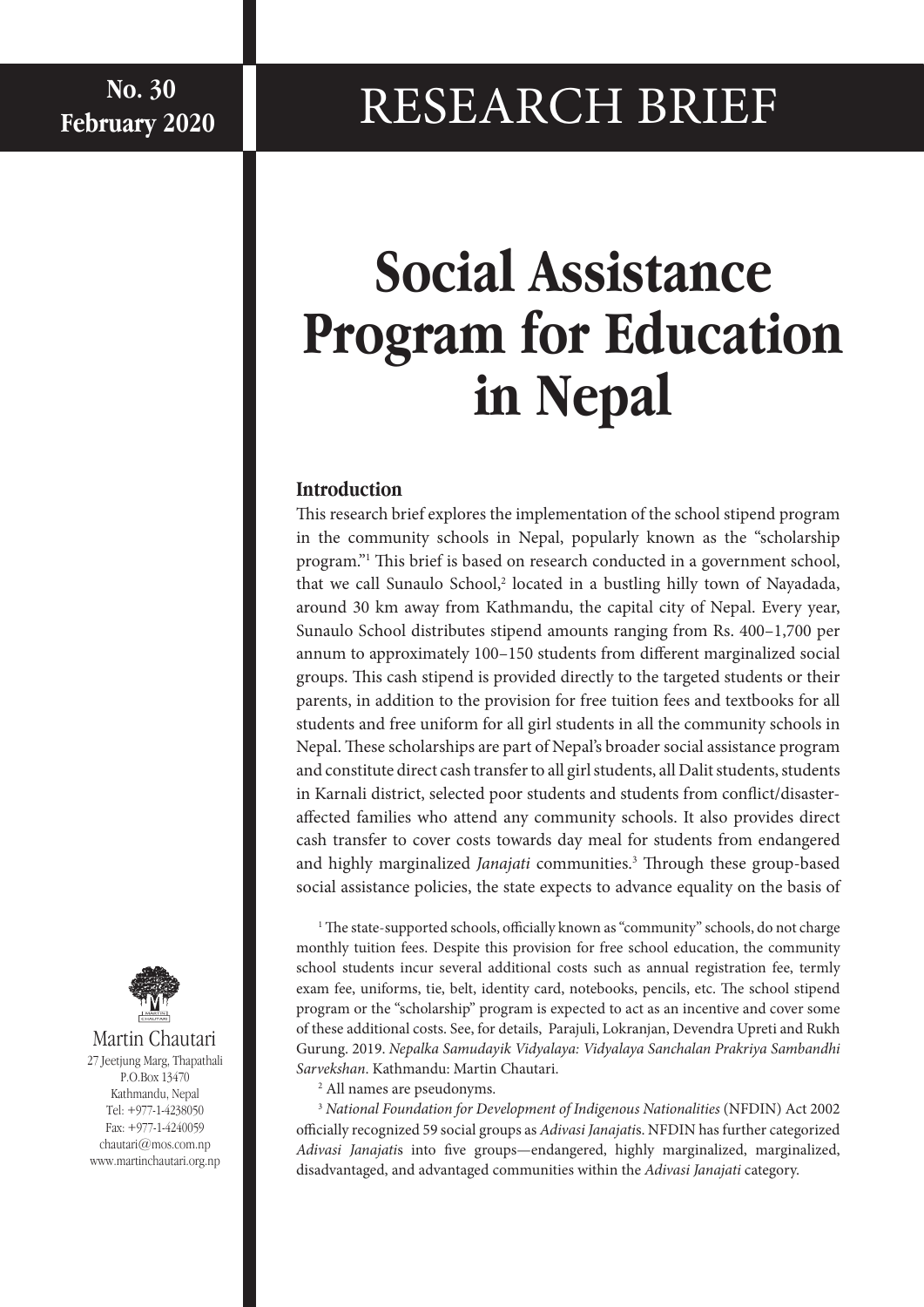

the very grounds on which recognition had previously been denied.

The scholarship program exemplifies the "protective" dimension of social protection policies, designed as they are to provide recipients relief from deprivation<sup>4</sup> and its coverage is considered "pro-poor."5 These are also seen as a mechanism to bring about socioeconomic change and equality.<sup>6</sup> Though these programs are still in a very nascent stage, they have remained controversial. The critics lament that such programs deepen identity-based social hierarchies, as "targeted" scholarships are distributed on the basis of membership in a particular marginalized group. They view that these programs should be distributed to "the poorest and the most needy" children, regardless of their background.7 Although this research brief is based on field research in one school, it situates the findings within the existing literature on scholarship programs in Nepal and draws attention to the wider context within which these policy dilemmas are embedded.

## **Group-based or Needs-based: A Policy Dilemma**

Who "deserves" support in the form of social protection programs has remained a persistent policy

4 Sijapati, Bandita. 2017. The Quest for Achieving Universal Social Protection in Nepal: Challenges and Opportunities. *Indian Journal of Human Development*  $11(1): 17-36.$ 

 Kabeer, Naila. 2009. *Social Protection in South Asia: A Review. Social Protection Scoping Study*. UK: Centre for Social Protection. Available at www.ids.ac.uk/files/dmfile/ SocialProtectioninSouthAsia.pdf; accessed December 2, 2019.

6 Gurung, Harka. 2005. *Bahiskaran dekhi Samabeshikaran samma: Nepalka lagi Samajik Rajnitik Agenda.* Kathmandu: Social Inclusion Research Fund (SIRF); Kharel, Sambriddhi. 2007. The Struggle for Full Citizenship for Dalits in Nepal: Approaches and Strategies of Dalit Activists. *Himalaya*  $27(1): 55-69.$ 

7 Government of Nepal. 2014. *Consolidated Equity Strategy for School Education Sector in Nepal*. Kathmandu: Ministry of Education, p. 13.

dilemma, especially in the context of Nepal. Despite the increasing recognition of strong synergies between social justice and social protection,<sup>8</sup> social protection programs are often questioned for their effectiveness and whether resources have been distributed to the most needy population. The debates on whether social protection policies should be based on group-based inequality (such as caste, ethnicity or gender) or the poverty-based inequality have affected the policy discussions. These contradictions are not only a simple outcome of power relations between contending interest groups but also a discursive process that entails the framing of certain social groups as legitimate recipients of support and others as undeserving. Such discursive framing often entails explicit or implicit assumptions to deservingness and construction of which particular groups need support.

In Nepal, even while the inception of school stipend programs is embedded within the strong impulse towards social inclusion, social justice and equality in Nepal's constitution, the broader discourse on implementation have often been inundated with discussion on whether the program should be based on group-based inequality or the poverty-based inequality. Discontentment with the discursive framing of the scholarship program is clearly discernible in various reports<sup>9</sup> that criticize

8 For further discussions on the relationship between social protection programmes and social justice, please see Maxwell, Simon. 2008. *Global Social Justice as a New Focus for Development Policy*? Available at www.odi.org. uk/resources/odi-opinions.asp; accessed November 25, 2019; and Morvaridi, Behrooz. 2008. *Social Justice and Development*. New York: Palgrave/Macmillan.

9 See Department of Education (DoE). 2017. *A Study on the Effectiveness of the Scholarship Provided at School Level and Identification of Measures for Its Improvement*. Kathmandu: Ministry of Education; Upadhyay, Jayakrishna. 2015. *Role of Private Sector in Enhancing Access to and Quality of Education in Nepal*. Kathmandu: The Norwegian Embassy; Acharya, Susan and Bal Chandra Luitel. 2006. T*he Functioning and Effectiveness of Scholarship and Incentive Schemes in Nepal*. Kathmandu: UNESCO.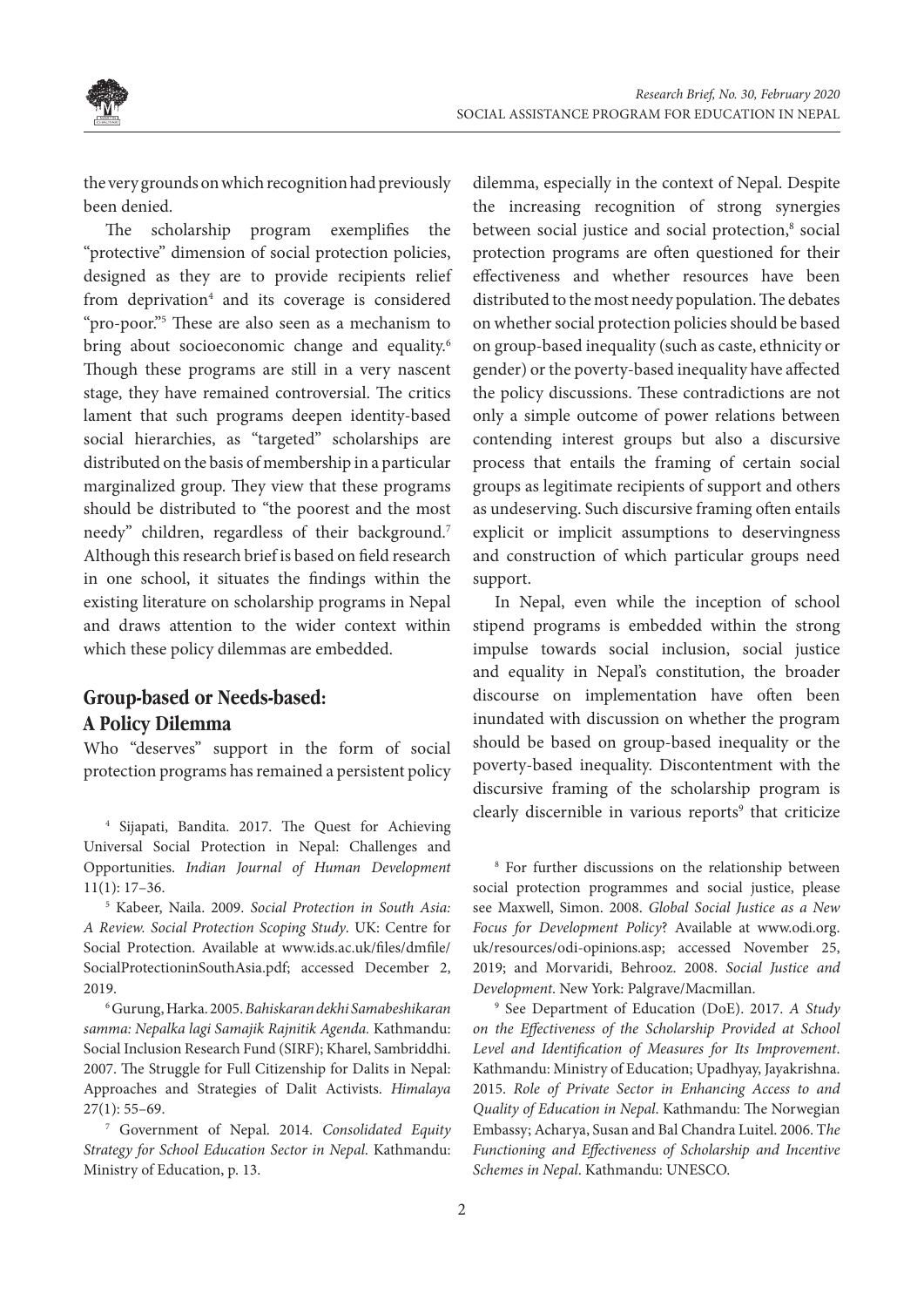

the scholarship program for targeting girls and Dalit students rather than incorporating "merit" and "needs" in its design. One study conducted by the Department of Education claimed that scholarships had not reached all needy students, especially upper caste boys from poor family background.10 Another study claimed that using the term "scholarship programs" confused teachers since it muddled ideas of merit and equity.11 These contentions over the discursive framing of the transfers are crucial for the ensuing discussion.

Nepal's school scholarship program is part of the larger impetus to address the existing group-based inequality in education, in particular, and to address the long-standing concerns on social exclusion of various groups across various sectors and institutions. Various studies<sup>12</sup> on social exclusion in Nepal show that different social groups have low school completion rate.13 Responding to these disparities, the 1990 Constitution introduced provisions for advancement of "those who belong to economically, socially or educationally backward" groups. The 2015 Constitution built on this and declared that

10 Department of Education (DoE). 2017. *A Study on the Effectiveness of the Scholarship Provided at School Level and Identification of Measures for Its Improvement*. Kathmandu: Ministry of Education, p. v.

11 Acharya, Susan and Bal Chandra Luitel. 2006. *The Functioning and Effectiveness of Scholarship and Incentive Schemes in Nepal*. Kathmandu: UNESCO*.*

12 E.g., The World Bank. 2006. *Unequal Citizens: Gender Caste and Ethnic Exclusion*. Kathmandu: The World Bank and DFID; Lynn Bennett, Dilli Ram Dahal and Pav Govindasamy, 2008. *Caste, Ethnic and Regional Identity in Nepal: Further Analysis of the 2006 Nepal Demographic and Health Survey*. Calverton, MD: Macro International Inc.

<sup>13</sup> The analysis of the 2004 National Living Standards Survey (NLSS II) data cited in Bennett *et al*. 2008 shows that 76 percent of the Tarai Dalits, 62 percent of the Muslims, 45 percent of the Hill *Janajati*s, and 43 percent of the Hill Dalits have never attended school. Completion rates for primary education among Dalits are the lowest in the country. Gender disparities are particularly high in the Tarai Middle Caste group, where 94 percent of the 6–10 year old boys are enrolled in school compared to only 58 percent of the girls.

special provision can be made for the "protection, empowerment and advancement" of marginalized groups. Under these constitutional provisions for affirmative action, several scholarship programs have been instituted and are considered one of the "largest programs" towards ensuring equity in school education.<sup>14</sup> According to the Government of Nepal, the scholarships are expected to "present an opportunity to enhance access and retention in school."<sup>15</sup>

As a decidedly group-based program, the scholarship recipients are identified on the basis of their belongingness to the marginalized groups, which have faced both socioeconomic inequality and cultural marginalization such as Dalit, girls and marginalized ethnic groups. However, as discussed above, the criteria for choosing scholarship recipients on the basis of group memberships is often contentious. In response to these criticisms, the government of Nepal is planning to provide "more high value scholarships for poor and marginalized students."16 There is also an increasing emphasis on revising the group-targeted scholarship program to "needs-based" in order to redirect the funds to the students who need it the most.<sup>17</sup> According to the *Consolidated Equity Strategy for the School Education Sector in Nepal*, "currently, the Government has adopted a 'blanket approach' for the dissemination of these incentives, which often causes them to be insufficient for the poorest and most needy children."18

14 Government of Nepal. 2014. *Consolidated Equity Strategy for School Education Sector in Nepal*. Kathmandu: Ministry of Education.

15 Government of Nepal. 2016. *School Sector Development Plan (SSDP*). Kathmandu: Ministry of Education, p. 171.

16 Government of Nepal. 2016. *School Sector Development Plan (SSDP*). Kathmandu: Ministry of Education, p. 50.

17 Government of Nepal. 2016. *School Sector Development Plan (SSDP*). Kathmandu: Ministry of Education, p. 171.

18 Government of Nepal. 2014. *Consolidated Equity Strategy for School Education Sector in Nepal*. Kathmandu: Ministry of Education, p. 13.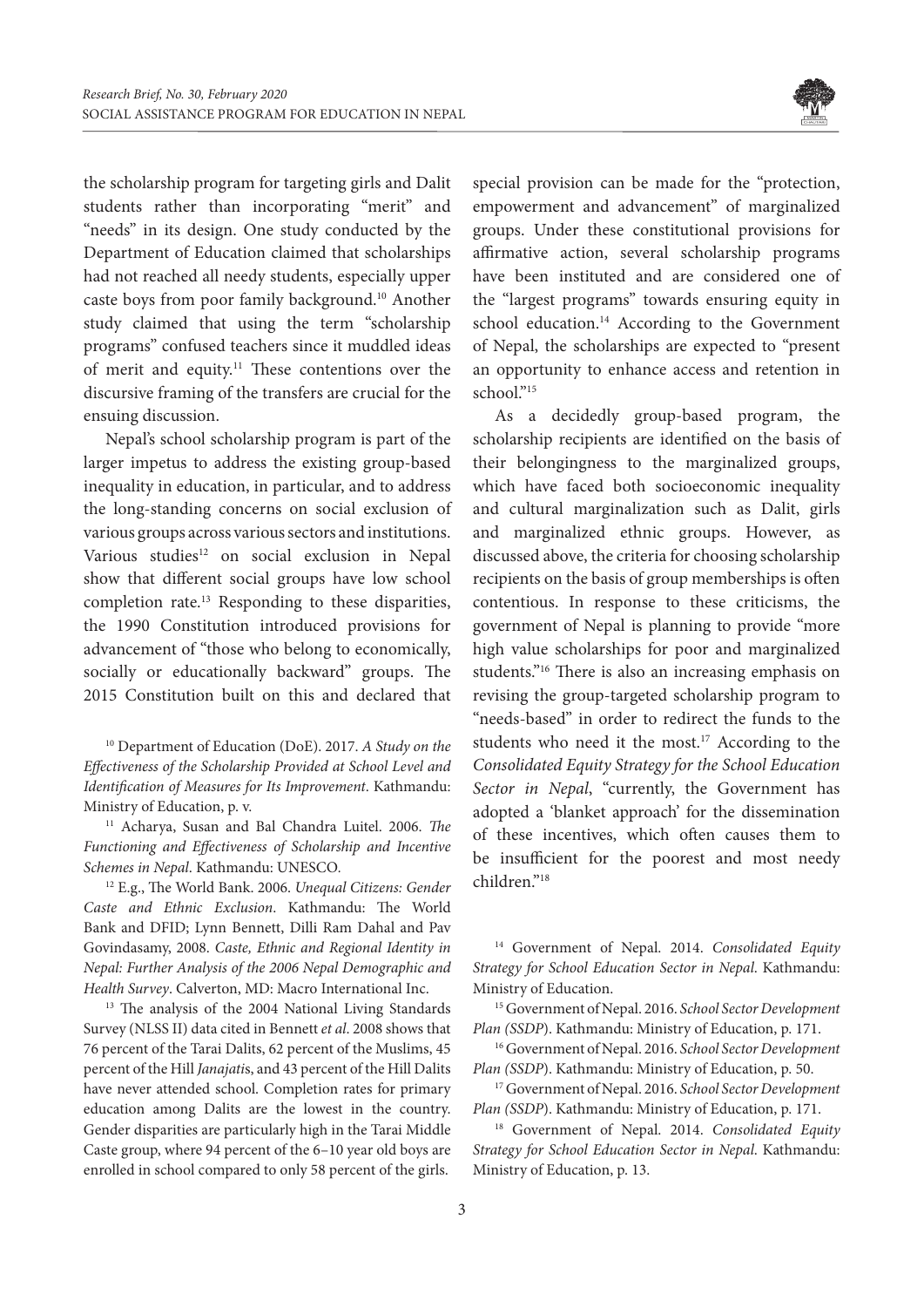

This emerging policy direction signals sympathy for the idea of "need" that is based on incomeinequality and the notion that "poor people deserve social protection" more than group-based inequality. In the following sections, this research brief will assess the potential repercussions of such policy emphasis in reaching out to the needy populations. The following sections will present an analysis of the actual implementation of the scholarship program in Sunaulo School, by closely studying the list of students who received cash stipends between the year 2015 and 2019. It will draw particular attention to the cash amount, social composition, and distribution mechanism for scholarship for Dalit, girls, and poor and needy students.

#### **How Much Do the Students Get?**

The scholarship program entails an annual cash stipend of between Rs 400 and 500 per annum for Dalit and girl scholarships (based on their grades); Rs 1,700 per annum for poor and meritorious students; and Rs 1,000–1,500 per annum for girl students in Karnali zone. The scholarships operate under the School Sector Development Program. These cash transfers are made by the Ministry of Education, through the municipal education office, to the school for the cash to be presented to the child in the presence of their parent or legal guardian. The selection process for these scholarship programs is delegated to the School Management Committees (SMCs), which receive recommendation on eligible students from scholarship subcommittees and an oversight from municipal-level education officials. This cash stipend complements the free primary education to which they are entitled. It is estimated that the scholarships reach at least two million children attending primary school. Nepal's School Sector Development Plan (2016/17–2020/21) has budgeted a total of Rs 40,516 million (USD 386 million) for scholarship and incentive programs.

This amounts to six percent of the total education budget for the period.<sup>19</sup>

The school records in Sunaulo School (see Table 1) shows that the students have received scholarships within the range of Rs 350 and Rs 1,700. All the girls and all the Dalit students in the school received Rs 350–500 and selected poor and meritorious (*gariv tatha jehendar*) students received Rs 1,700 per annum. While these annual cash transfers were praised for easing financial burden of schooling, parents criticized the meagre amount. They reported that the direct cost of sending a child to school (primary level)<sup>20</sup> is at least Rs 4,000, apart from any opportunity cost, transportation, and lunch costs. This increases dramatically up to Rs. 10,000–15,000 at higher level. The scholarship amount is very small compared to this actual cost of schooling. Nonetheless, parents do appreciate the support that they get from the scholarship.

|  |  |  | Table 1: Types and Amount of Scholarships |  |  |  |  |
|--|--|--|-------------------------------------------|--|--|--|--|
|--|--|--|-------------------------------------------|--|--|--|--|

| Year                             | Girl child<br>$(Rs 350 - 400)$ | Dalit<br>$(Rs 350 - 500)$               | Poor and<br><b>Meritorious</b><br>(Rs 1,700) |
|----------------------------------|--------------------------------|-----------------------------------------|----------------------------------------------|
| 2014/15                          | Class 1-5: Rs 350              | Class 1-5: Rs 350                       | Class 10:                                    |
| $(2071 \text{ v.s.})$            | Class 6-8: Rs 400              | Class 6-8: Rs 500                       | R <sub>s</sub> 1,700                         |
| 2015/16                          | Class 1-5: Rs 350              | Class 1-5: Rs 350                       | <b>NA</b>                                    |
| $(2072 \text{ v.s.})$            | Class 6-8: Rs 400              | Class 6-8: Rs 500                       |                                              |
| 2016/17                          | Class 1-8: Rs 400              | Class 1-5: Rs 400                       | $Class 9-10:$                                |
| $(2073 \text{ v.s.})$            |                                | Class 6-8: Rs 500                       | R <sub>s</sub> 1,700                         |
| 2018/19                          | Class 1-8: Rs 400              | Class 1-8: Rs 400                       | $Class 8-10:$                                |
| $(2075 \text{ v.s.})$            |                                | Class 9-10: Rs 500                      | R <sub>s</sub> 1,700                         |
| 2019/20<br>$(2076 \text{ v.s.})$ | Class 1-8: Rs 400              | Class 1-8: Rs 400<br>Class 9-10: Rs 500 | NA.                                          |

*Source: School records*

19 Government of Nepal. 2016. *School Sector Development* 

*Plan (SSDP)*. Kathmandu: Ministry of Education, p. 110.<br><sup>20</sup> Since Sunaulo School is a "community school" it does not charge monthly fees. However, students and parents incur some additional costs such as annual registration: Rs 100, termly exams: Rs 150, textbooks: Rs 1,000, uniforms, tie, belt, identity card: Rs 1,500, notebooks, pencils: 1,200. Some of the costs such as textbook costs are later reimbursed.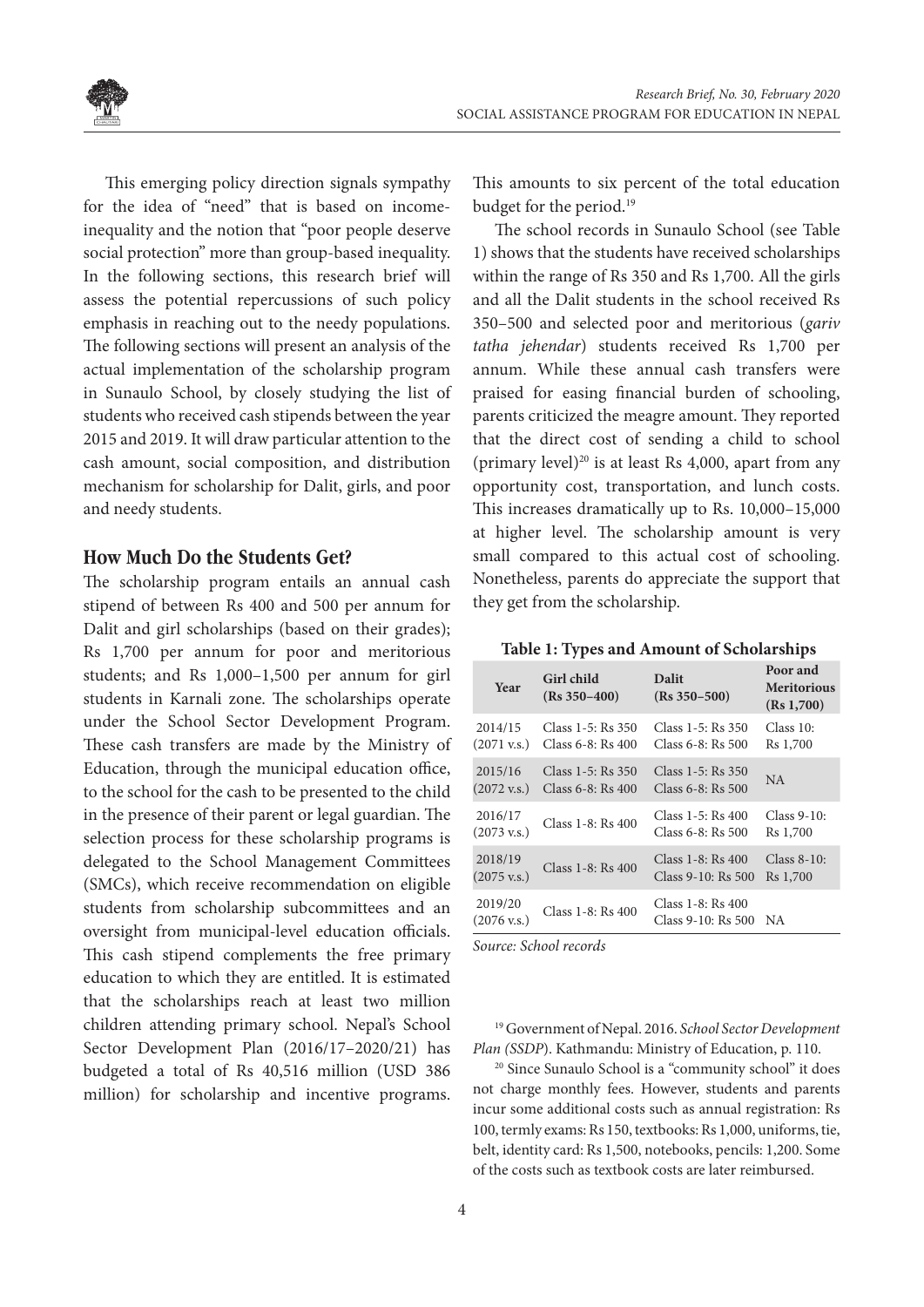

The school records and the general practice in the school show that the scholarships are distributed regularly every year. According to the rule, scholarships should be distributed in the first quarter, i.e., by April-June of every year. However, the contradiction between the Government rules and ground reality surfaced very early during the fieldwork. The scholarship amounts most often do not reach until second or third quarter. The parents in Sunaulo School, therefore, do not usually know when these scholarships are distributed. Once the school is ready to distribute the scholarship, the distribution day is announced to the students in the morning assembly and the classrooms. However, this information does not always reach all the students and the parent. Therefore, every year there are some students who do not eventually receive the amount.

#### **How are Scholarships Distributed?**

Scholarships are provided on the dual, and interrelated, criteria for social assistance: income poverty and historical exclusions; the ideals of inclusion incorporated in the 2015 Constitution of Nepal.21 In order to address the historical exclusion of Dalit, girls, and marginalized students, the program design ensures that all the students in these categories receive the scholarship amount. The income poverty is, however, addressed indirectly through some level of "self-selection." Since the scholarship is distributed only via government schools (officially known as "community" schools), it is assumed that it reaches the poor families. This dual criteria is expected to ensure that the otherwise excluded groups have access to and continue their education. The school records in Sunaulo School (see Table 2) shows that students receive this scholarship amount every year.

With regard to income poverty, studies have shown that scholarship programs have been successful in targeting the poor students in Nepal. The World Bank study of 2011 shows that the scholarship schemes have been highly successful in categorically benefitting the poor families. This study shows that due to its targeting and geographical coverage, it covers the poorer quintiles of the population very well.<sup>22</sup> According to the simulations conducted by the World Bank, these programs also marginally address the poverty rates in the country. In the absence of cash transfers and scholarships, the poverty rate would have been 25.5 percent (an increase of less than 0.5 percentage points compared to the current rate of 25.2).<sup>23</sup>

#### **Table 2: Total Number of Scholarship Recipients**

| Year                             | Girls<br>$(Rs 350 - 400)$ | <b>Dalit</b><br>$(Rs 350 - 500)$ | Poor and<br><b>Meritorious</b><br>(Rs 1,700) |
|----------------------------------|---------------------------|----------------------------------|----------------------------------------------|
| 2014/15<br>$(2071 \text{ v.s.})$ | 89                        | 34                               | 21                                           |
| 2015/16<br>$(2072 \text{ v.s.})$ | 105                       | 22                               | NA.                                          |
| 2016/17<br>$(2073 \text{ v.s.})$ | 100                       | 29                               | 22                                           |
| 2018/19<br>$(2075 \text{ v.s.})$ | 113                       | 30                               | 21                                           |
| 2019/20<br>$(2076 \text{ v.s.})$ | 127                       | 45                               | NA                                           |

*Source: School records*

However, despite the design of the program, not all the target students receive scholarships every year. As mentioned in the previous section, the information distribution is extremely poor in most of the schools, including Sunaulo School. This results in uneven

22 The World Bank. 2011. *Can Social Safety Nets Help Peace Building in Nepal? Results from a Social Protection Technical Assistance Program*. Washington, D.C.: The World Bank. Available at http://siteresources. worldbank.org/SAFETYNETSANDTRANSFERS/ Resources/281945-1131468287118/BBL-SSN\_ Nepal\_7-21-2011.pdf; accessed December 2, 2019.

23 The World Bank. 2013. *Nepal Report on Human Development: Access, Equity, and Quality in the Education, Health and Social Protection Sector*s. Washington, D.C.: The World Bank.

<sup>&</sup>lt;sup>21</sup> The 1990 Constitution of Nepal introduced provisions for advancement of "those who belong to economically, socially or educationally backward" groups. This was further reiterated in the 2015 Constitution of Nepal.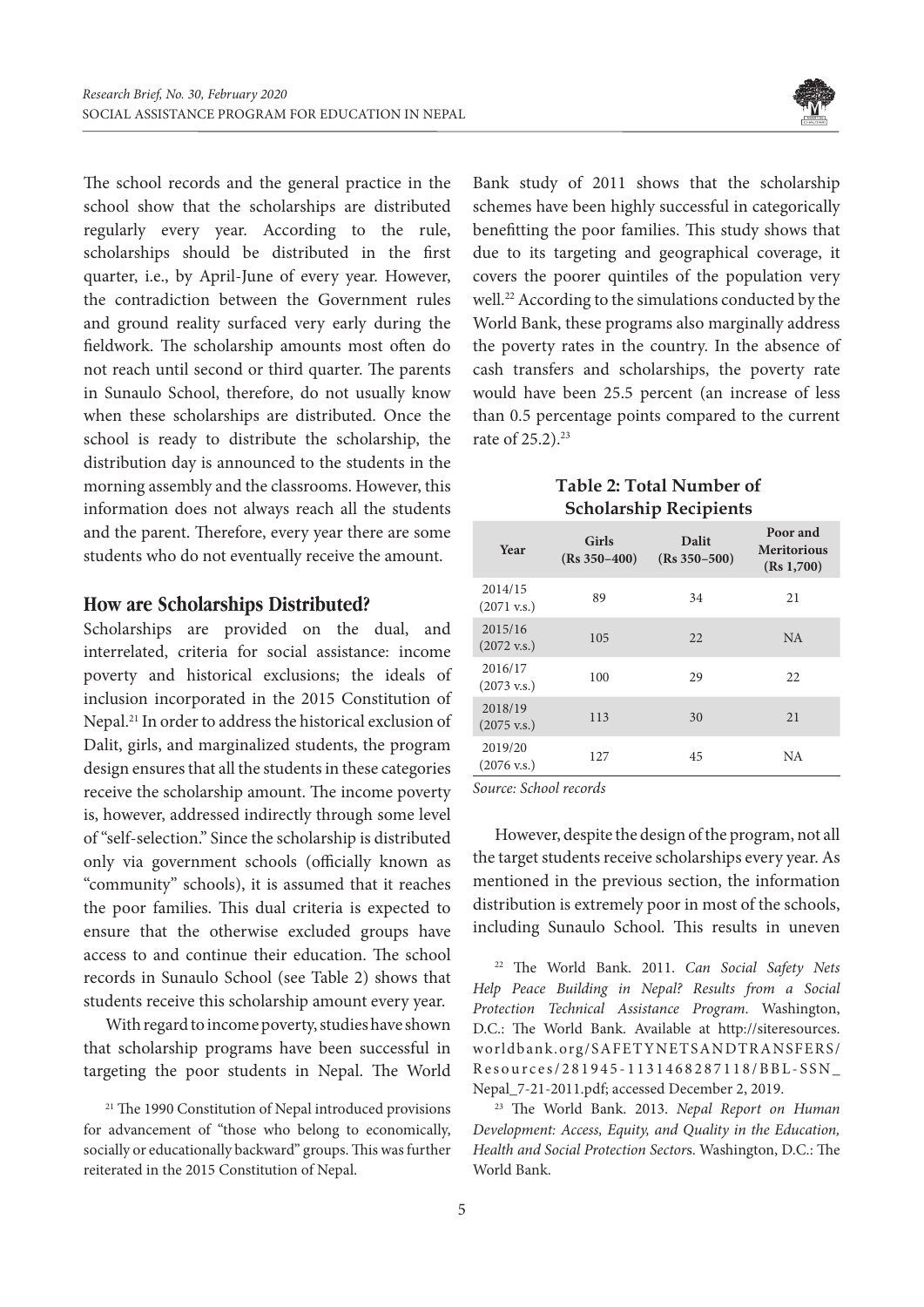



distribution of the scholarship to all the students. Moreover, since the scholarship amount is only Rs 350–400, the opportunity cost (e.g., losing one day's work, bus fare, etc.) for the collection of scholarship is much higher than the actual scholarship amount. The studies have found that this uneven distribution effects the Dalit families disproportionately. The World Bank's 2011 Social Protection Survey shows that the existing scholarship schemes covers only 36 percent of eligible Dalit students while *Janajati*s and Bahun/Chhetris receive the bulk of resources.<sup>24</sup>

An evaluation report on the implementation of scholarship program also found that "a significant proportion of Dalit students have not received the scholarship." <sup>25</sup> Similarly, the report also noted that 50 percent of the girl's scholarships were not distributed in all the districts. Studies also report "irregularity" in the financial management of the scholarship programs such as absence of systematic accounts for the monitoring and evaluation of scholarship distribution, the use of scholarship money for building school building, distributed amongst the school members, or retained in the school bank account.26

#### **Who Gets Which Scholarship?**

As discussed in the previous section, the scholarship program targets certain categories based on dual criterial of income poverty and historical exclusion. While Dalit and girls scholarships are distributed to

24 The World Bank. 2011. *Can Social Safety Nets Help Peace Building in Nepal? Results from a Social Protection Technical Assistance Program*. Washington, D.C.: The World Bank. Available at http://siteresources. worldbank.org/SAFETYNETSANDTRANSFERS/ Resources/281945-1131468287118/BBL-SSN\_ Nepal\_7-21-2011.pdf; accessed December 2, 2019.

<sup>25</sup> Centre for Educational Research and Social Development (CERSOD). 2010. *A Study on Scholarship Management and its Effectiveness in Terms of Enrolment and Retention*. Bhaktapur: Department of Education, p. 76.

26 Budhathoki, Shak Bahadur and Pramod Bhatta. 2016. Akhtiyar ra Mahalekha Prativedanma Bidyalaya Tahama Hune Aniyamitata. *Shikshak* 8(95): 50–53.

all the students belonging to these categories, the "poor and meritorious" scholarship is distributed to students on the basis of the students' academic performance. The school, along with the teachers, select students who are good in their studies but belong to the families with low income. Since the scholarship implementation rule mandates that different government scholarships are not distributed to the same student, "poor and meritorious" scholarships are rarely distributed to Dalit students. The school records of Sunaulo School (see Table 3) show that majority of the recipients of "poor and meritorious" belong to high-caste Bahun and Chhetris, along with *Janajatis* and Newars.<sup>27</sup>

#### **Table 3: Social Groups for Poor and Meritorious Scholarship**

|               |                | 2014/15<br>$(2071 \text{ v.s.})$ |                | 2016/17<br>$(2073 \text{ v.s.})$ | $(2075 \text{ v.s.})$ | 2018/19               |
|---------------|----------------|----------------------------------|----------------|----------------------------------|-----------------------|-----------------------|
| Social groups | M              | F                                | M              | F                                | M                     | F                     |
| Janajati      | 2              | 5                                | $\Omega$       | 6                                | $\overline{4}$        | $\overline{4}$        |
| Newar         | 1              | $\mathbf{0}$                     | $\Omega$       | $\overline{2}$                   | 2                     | 3                     |
| Dalit         | $\Omega$       | $\Omega$                         | $\Omega$       | 1                                | $\theta$              | 1                     |
| Madhesi       | $\mathfrak{D}$ | $\Omega$                         | $\Omega$       | 1                                | 1                     | $\Omega$              |
| Bahun-Chhetri | 1              | 10                               | $\mathfrak{D}$ | 10                               | $\overline{4}$        | $\mathcal{D}_{\cdot}$ |
| <b>Total</b>  | 21             |                                  |                | 22                               | 21                    |                       |

*Source: School records*

Other studies on scholarship programs have found that the coverage of Dalit scholarship were more pro-poor compared to the scholarship for poor and talented students and girls students, despite various issues in its implementation. According to the analysis by the World Bank based on NLLS data, 33 percent of students covered by the Dalit scholarship belonged to the poorest quintile of the population compared to 24.3 percent under "poor and talented"

<sup>27</sup> This table includes Newars under a separate heading recognizing their higher socio-economic advantage compared to other *Janajati* groups. Government of Nepal categorizes Newars as advantaged group within the broader *Janajati* category.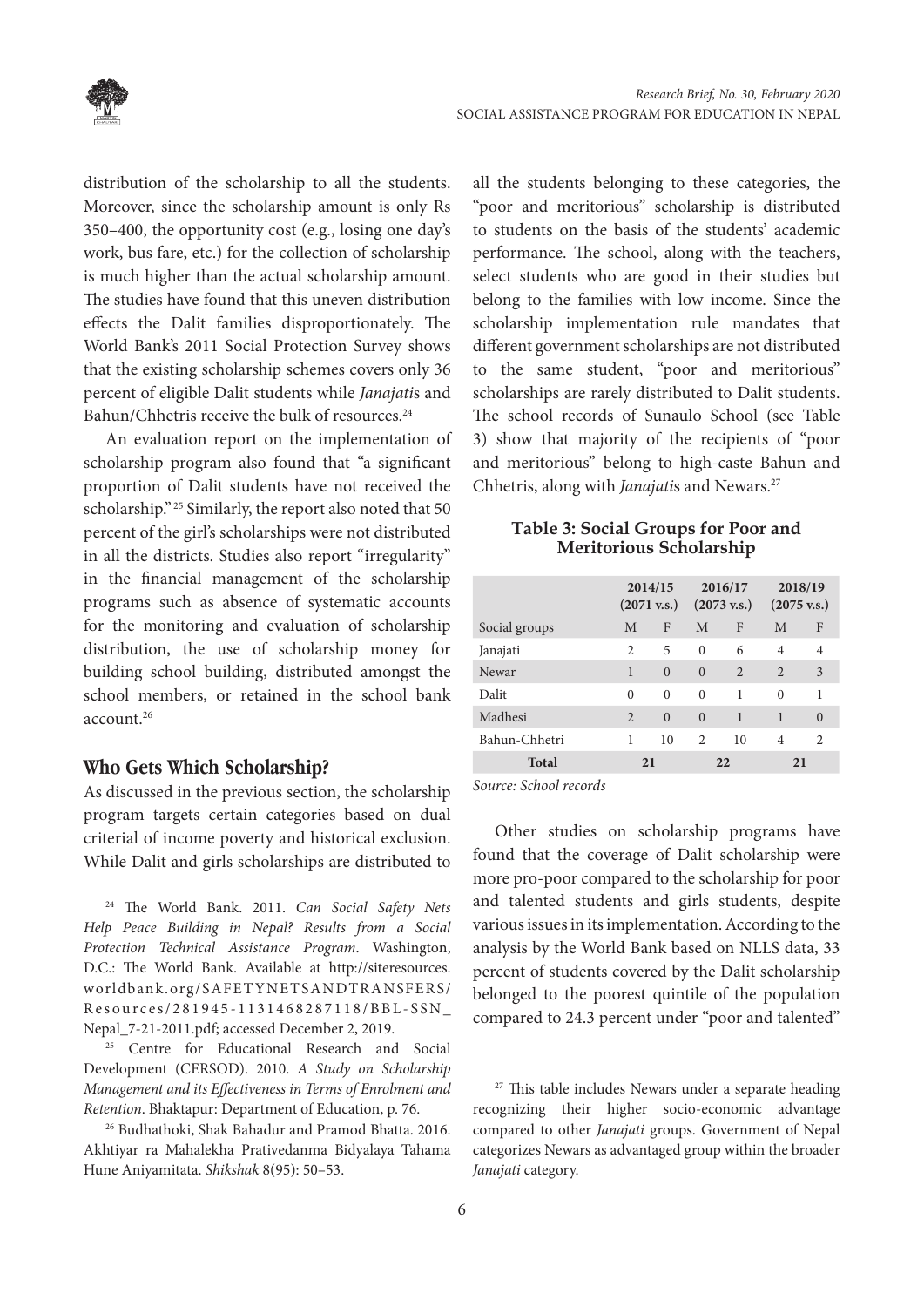

category and 25.6 percent under girls scholarship.28 In this context, the government's plan for "needsbased redirection of scholarship funding" (in place of the current "blanket" provision) in order to meet the needs of the most vulnerable and disadvantaged children may not achieve the desired outcome.<sup>29</sup>

#### **How is Scholarship Distribution Managed?**

The scholarship program is expected to be formally managed through the Education Management Information System (EMIS), which keeps a comprehensive record of school-level data. However, this data management system rarely functions effectively, neither at the school-level nor at the municipality level. Several problems prevent the effective data management system. The municipality requires a list of eligible students within the first month of the academic year. However, the schools do not have the complete list of students in the beginning of the year. The schools register student throughout the first few months, due to various constraints such as parent's socio-cultural and economic situations. The schools, therefore, submit previous year's data to the municipality. This situation has contributed to inconsistencies in the information and, hence, a mismatch between the amount received by the school and actual number of eligible students. In addition, the academic and fiscal years begin in different months. If the quota is not determined within the first month of the academic year, the local authority is unable to disburse the funds to the districts within the current fiscal year, which expires by the end of the third month of the academic year.

### **Conclusion**

This study reveals three findings in terms of the scholarship program's implementation. Firstly, the

28 The World Bank. 2013. *Nepal Report on Human Development: Access, Equity, and Quality in the Education, Health and Social Protection Sector*s. Washington, D.C.: The World Bank.

29 Government of Nepal. 2016. *School Sector Development Plan (SSDP*). Kathmandu: Ministry of Education, p. 171.

scholarship program has an extensive presence across the student population and it is distributed almost regularly. Despite the small amounts disbursed, the scholarships seem to ease the financial burden of the students. Moreover, the coverage of Dalit and girls scholarship is more comprehensive due to its program design. This coverage of historicallymarginalized groups builds on the overarching importance of access to education for all children. Secondly, the program is delayed in its distribution, information about specifics is rarely circulated among stakeholders, and governance mechanisms are not clear. These governance mechanisms are essential for the effectiveness of the scholarship program. Thirdly, the more selective component of scholarship program targeting "poor and meritorious" students tends, in reality, to concentrate more on high caste social groups. This finding cautions against the ongoing policy emphasis on the discourse of "need-based" approach. This research brief drawn on the empirical data from a single school; this is an obvious limitation of the study. However, while examining its findings along with the existing literature on scholarship programs in Nepal shows that the policy dilemma of a choice between group-based or need-based is a risky one. The needsbased program while may reach the income-poor population it does not always guarantee the reach to the historically-marginalized groups. The groupbased programs, however, are more likely to reach both historically-marginalized groups and incomepoor population simultaneously.

÷